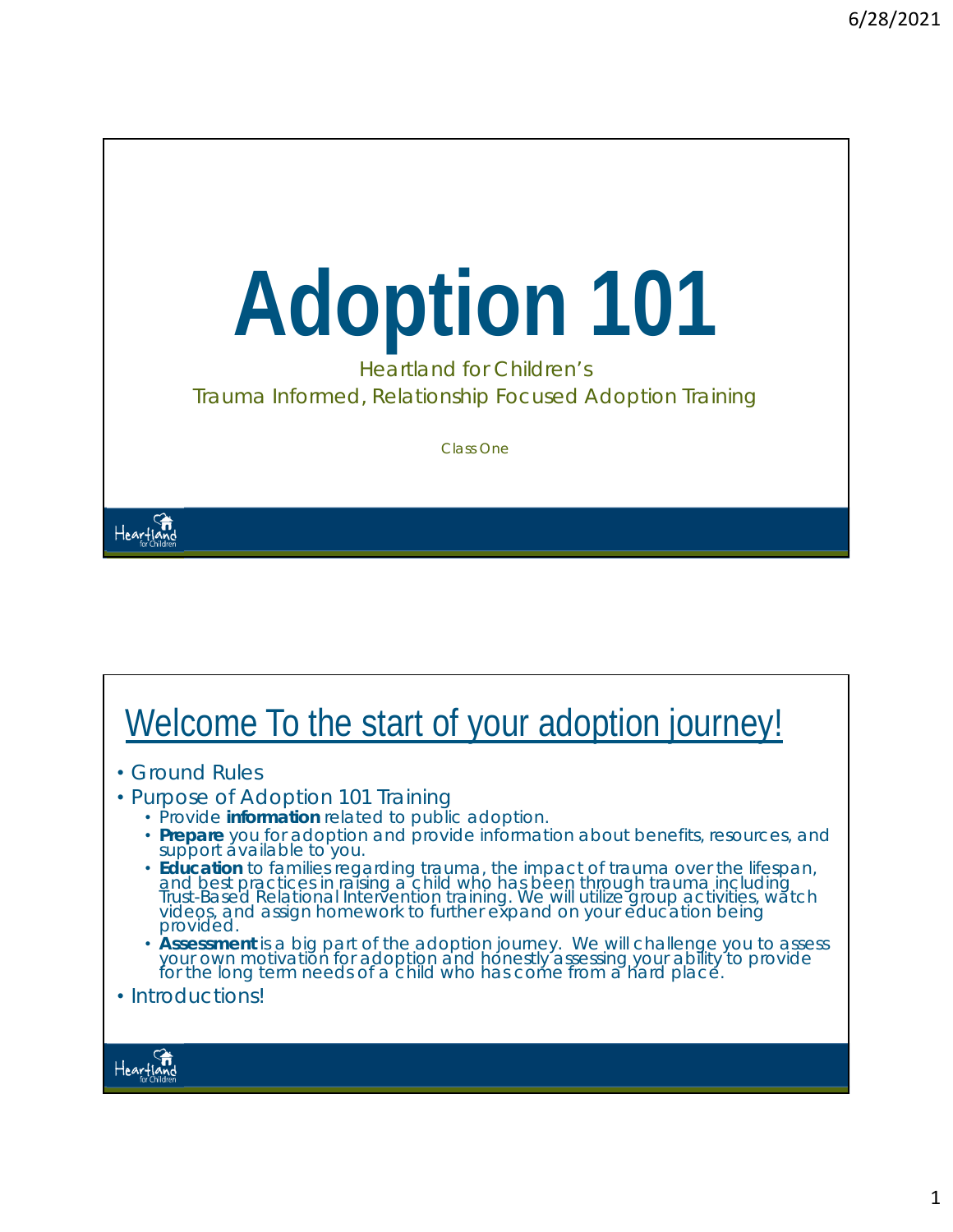

#### Families who may struggle with adoption….

- Unresolved loss or trauma
- Possessiveness of the child
- Desperation for a child, resulting in unrealistic expectations or attempts to fill a void
- Need for power & control
- High stress and anxiety
- Desire to "mold" and "remake" a child to fit in their family
- View emotional and behavioral needs as "willful" or "intentional" rather than a trauma response

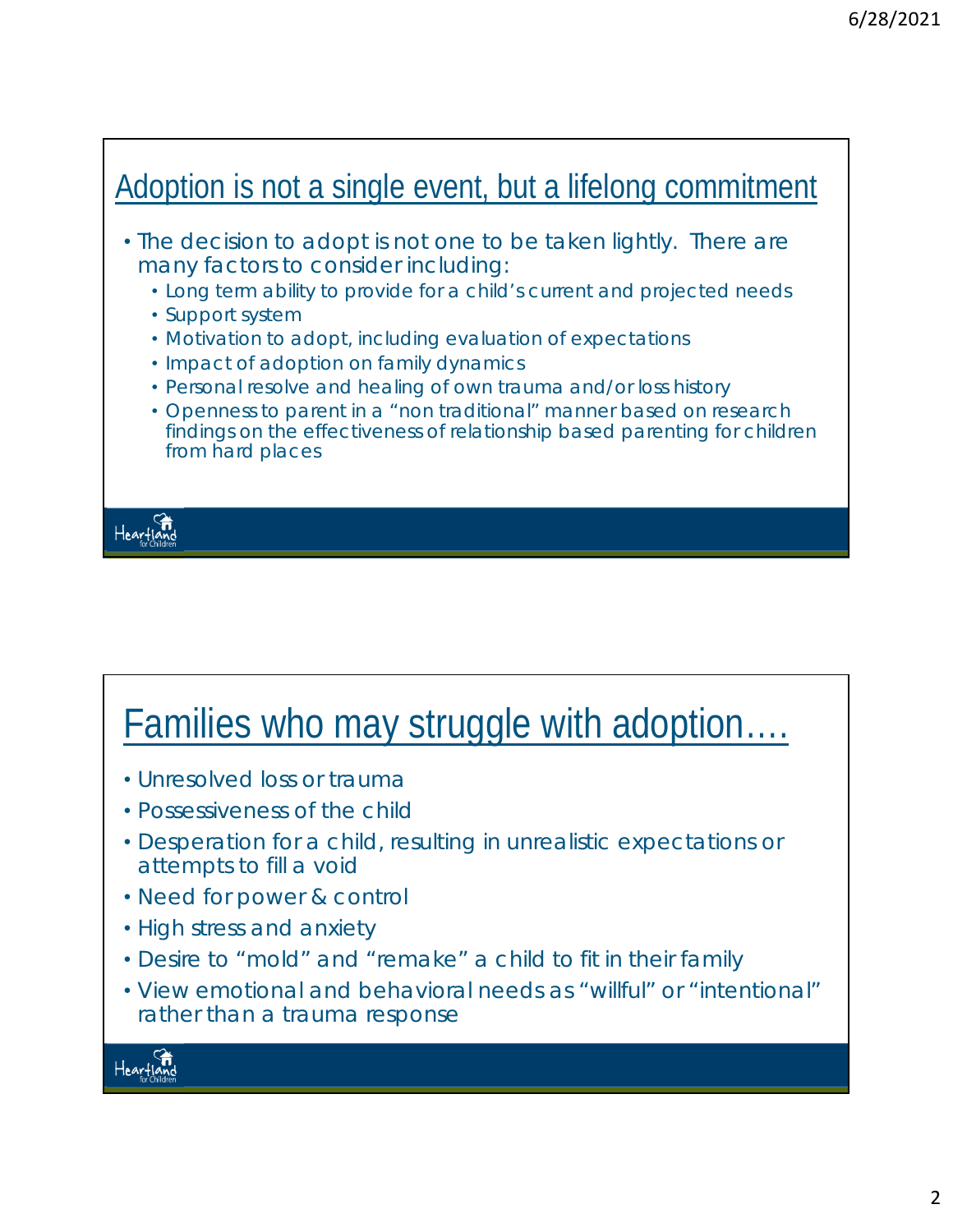#### Characteristics of Successful Adoptive Families

- Satisfied with their lives & able to meet own personal needs
- Resourceful & have a strong support network
- Flexible & has realistic expectations
- Likes to give & help others
- Tolerant of loss, anxiety, & rejection
- Able to delay parental gratification
- Involved in the community
- Accepting of the birth family and able to talk positively with the child about their birth family
- SELF CARE! *" When the caregivers and parents are healthy and strong, their capacity to be present, patient, positive and nurturing is enhanced. When the parent's needs are unmet, it is unrealistic to ask them to play a central role in the child's healing process." Dr. Bruce Perry*

Heartia

#### We all want long term success!

• Motivation, support system, self care, and viewpoint regarding trauma and trauma responses are key factors in your ability to provide healing, therapeutic parenting and unconditional commitment!

• Watch this powerful message from Josh Shipp…… *(share this with your support system to help them understand!)*

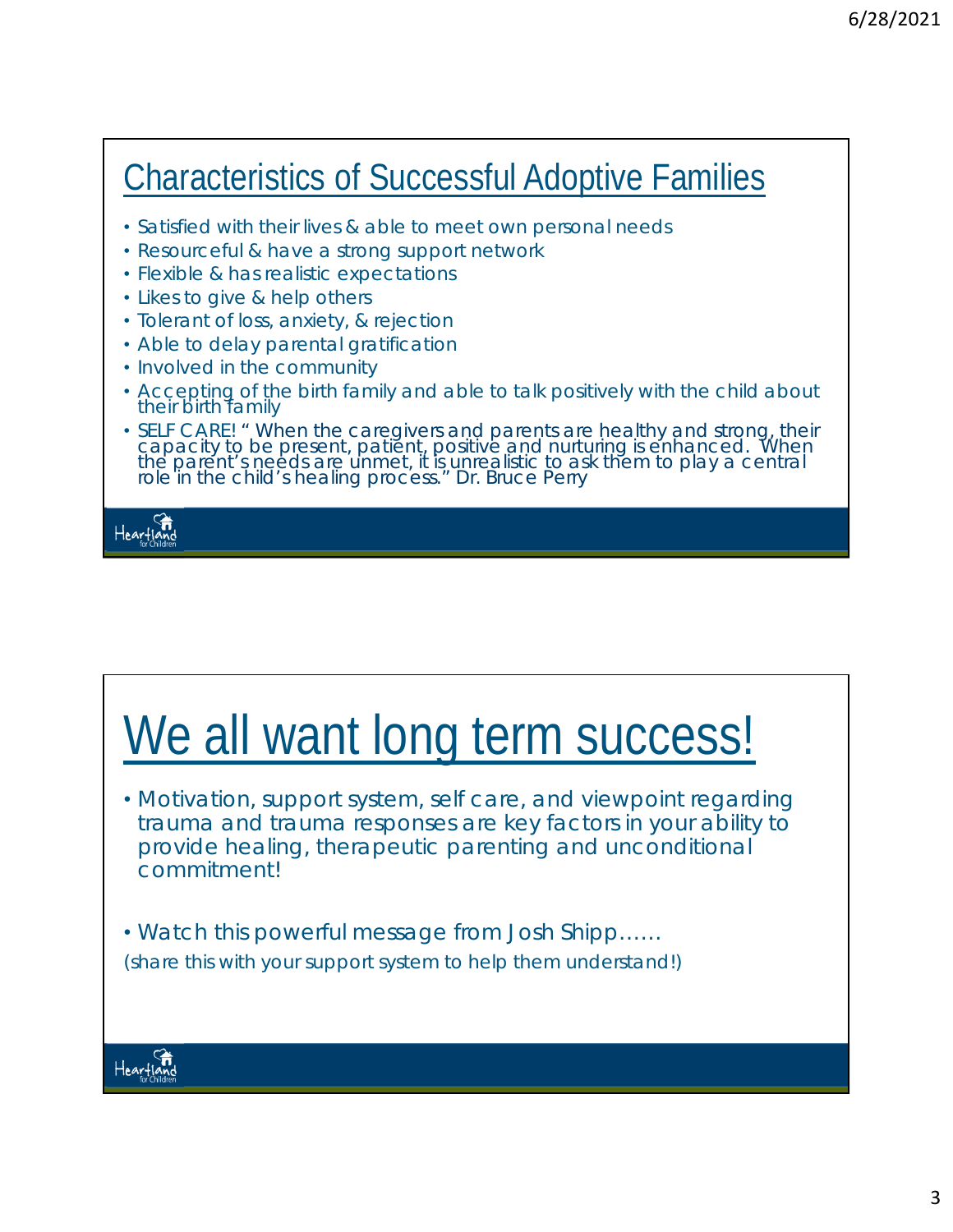

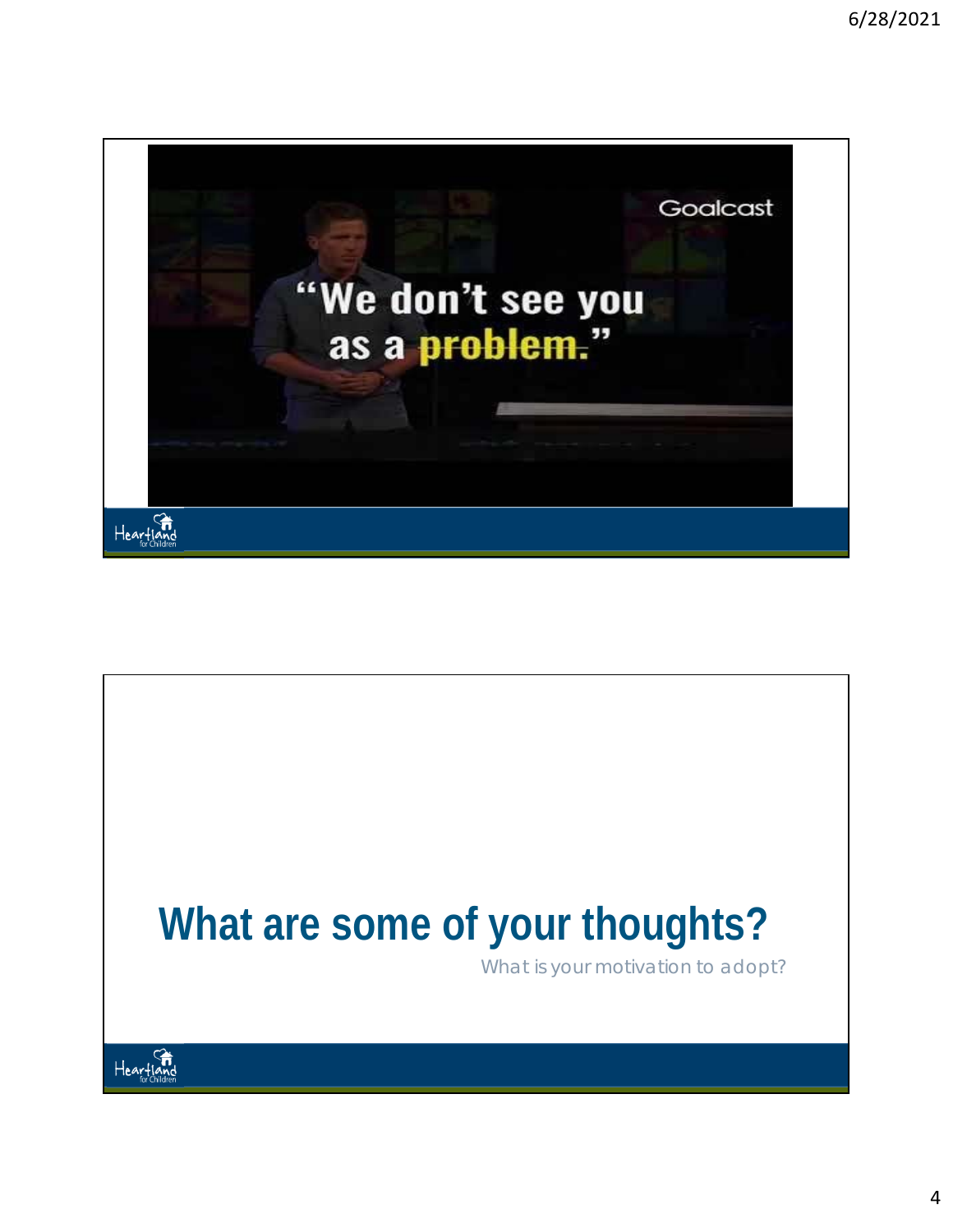## Let's talk about attachment

- Attachment experiences are vital to human development and survival!
- "The need for connection is so basic and primal, it operates well below conscious awareness, but influences almost everything that we do. This is why intense feelings, arguments, and strong pressure to either move away from or cling to close relations seem to come from nowhere".



## Attachment Style

• Did you know that attachment is generational? The mother's adult attachment style match's the child's attachment style 81% of the time! *Thus, the greatest predictor of a child's attachment style is by looking at the parent's attachment style!* 

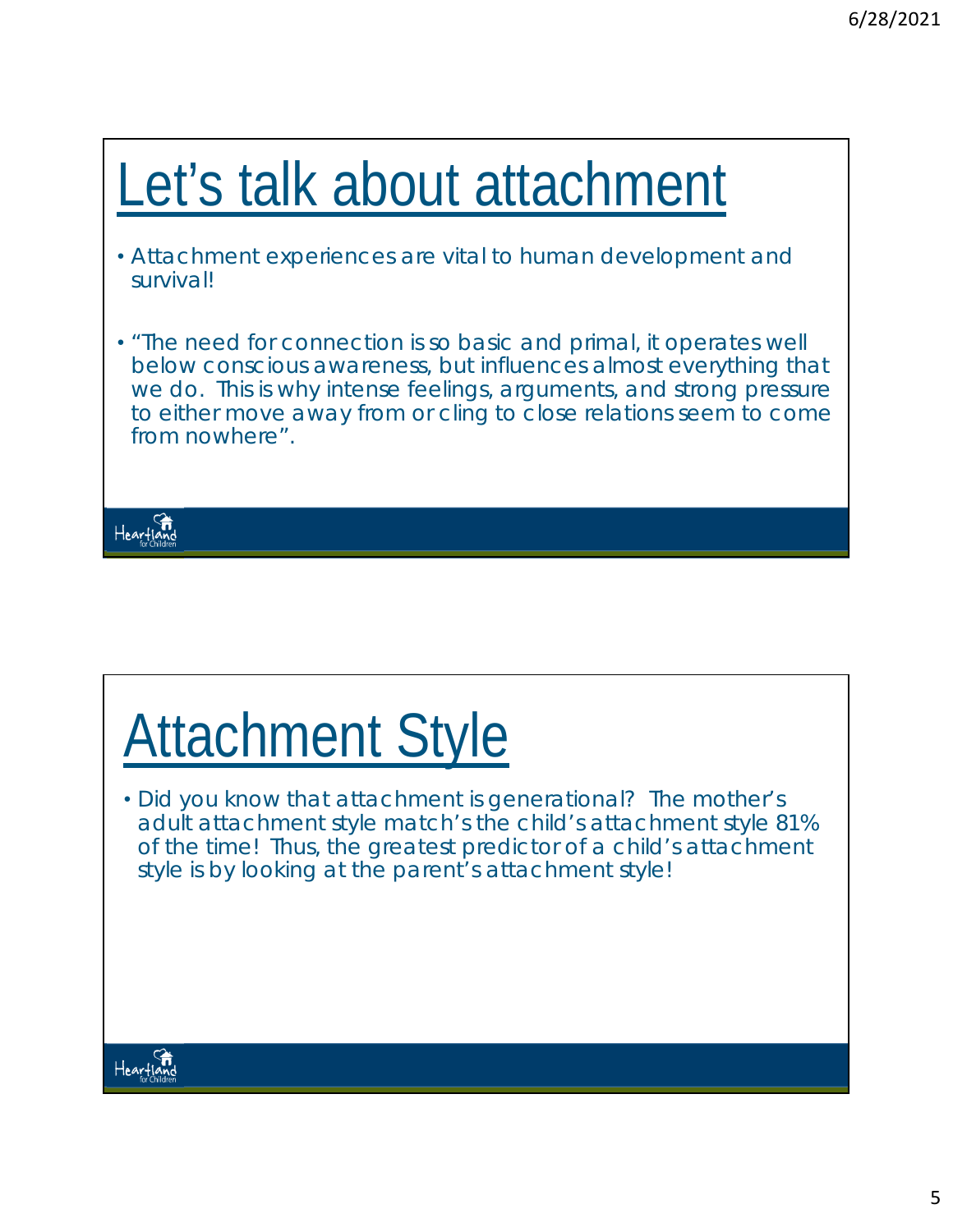

## Ask yourself Where you fall:

- How comfortable am I…..
	- Giving care to others
	- Receiving care from others
	- Negotiating my needs
	- Comfortable in my own skin

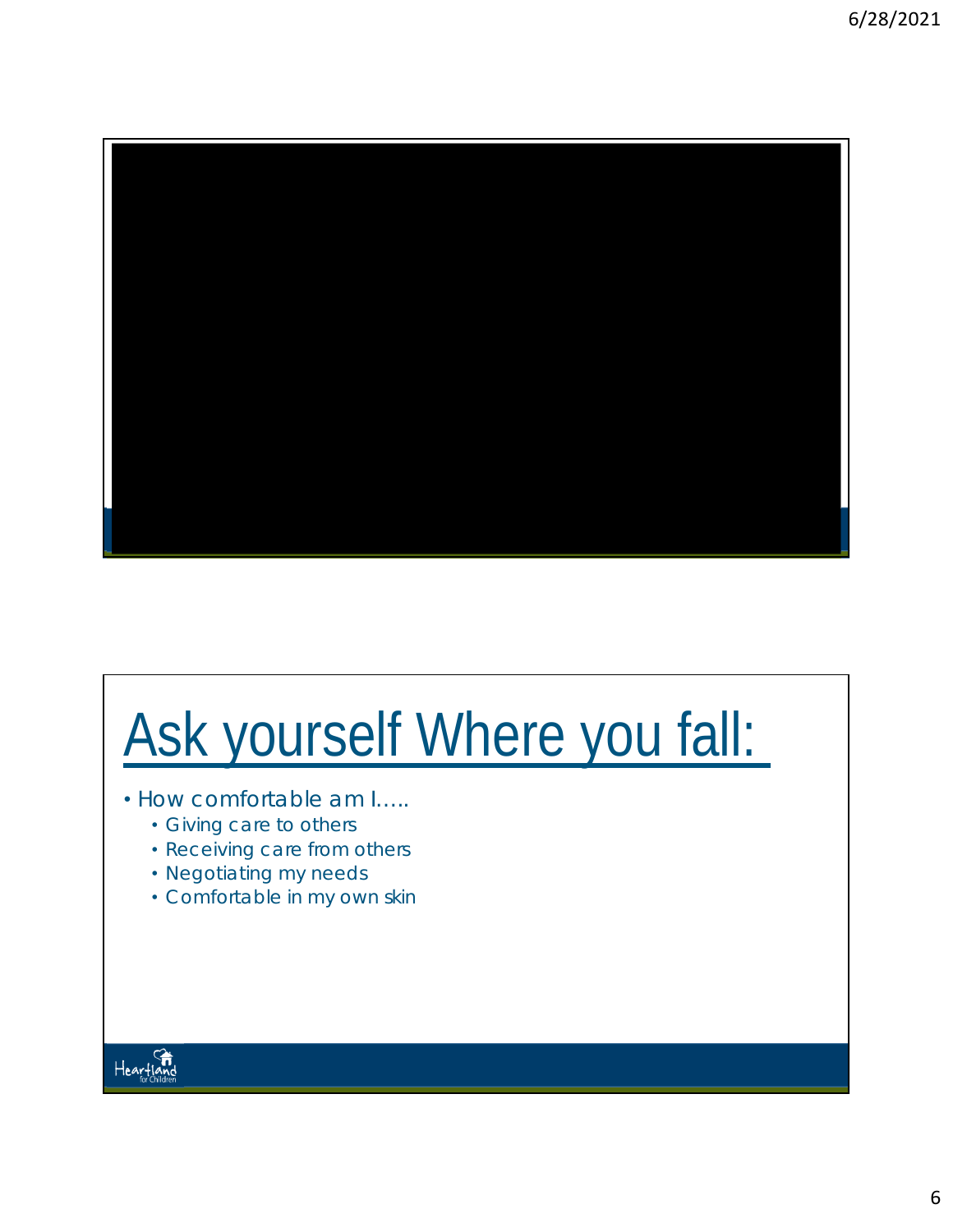

#### Secure or Earned Secure Attachment

- Caregiver style: Takes delight in their children and meet needs when the child is in distress.
- As adults: High competence, ask for help when needed, give help to others easily, persistent, well liked, creative, trusting, negotiates needs, values relationships over items, socially competent, comfortable in their own skin.

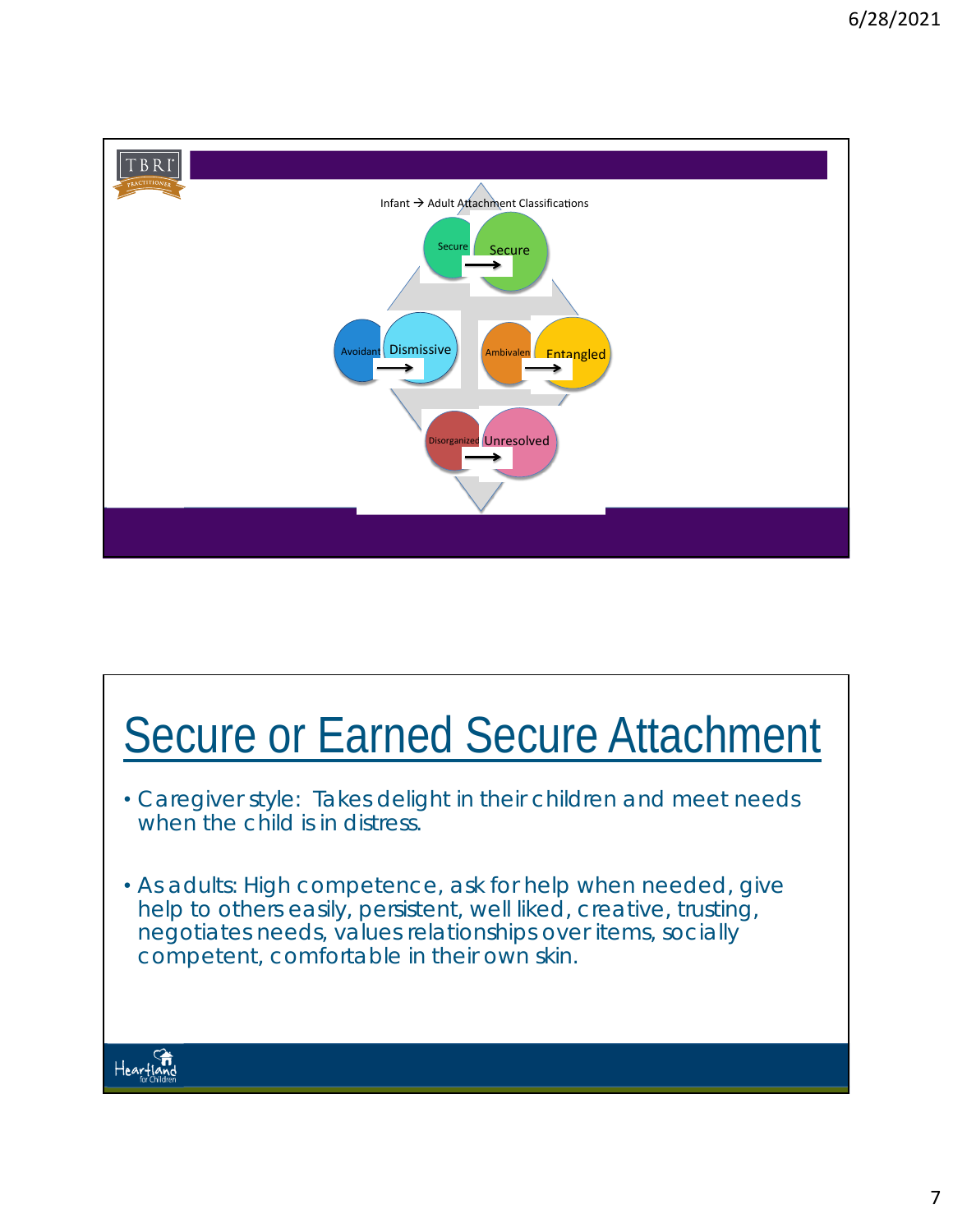### Avoidant….Dismissive

- Caregiver style: Consistently does not delight in their children and do not meet the children's needs when they are distressed.
- As adults: Prefers to be alone, values objects over people, masks vulnerable feelings, less likely to ask for help when needed, seek attention through negative behaviors, uncomfortable with intimacy, difficulty accepting help when distressed, blame others when things go wrong.



#### Ambivalent…. Preoccupied/Entangled

- Caregiver style: Inconsistently delights in their children and responding when their child is distressed.
- As adults: Demanding, clingy, needy, difficult to satisfy, low tolerance for frustration, unpredictable, uncomfortable in their own skin, fearful and unsure in relationships, easily upset, and sensitive.

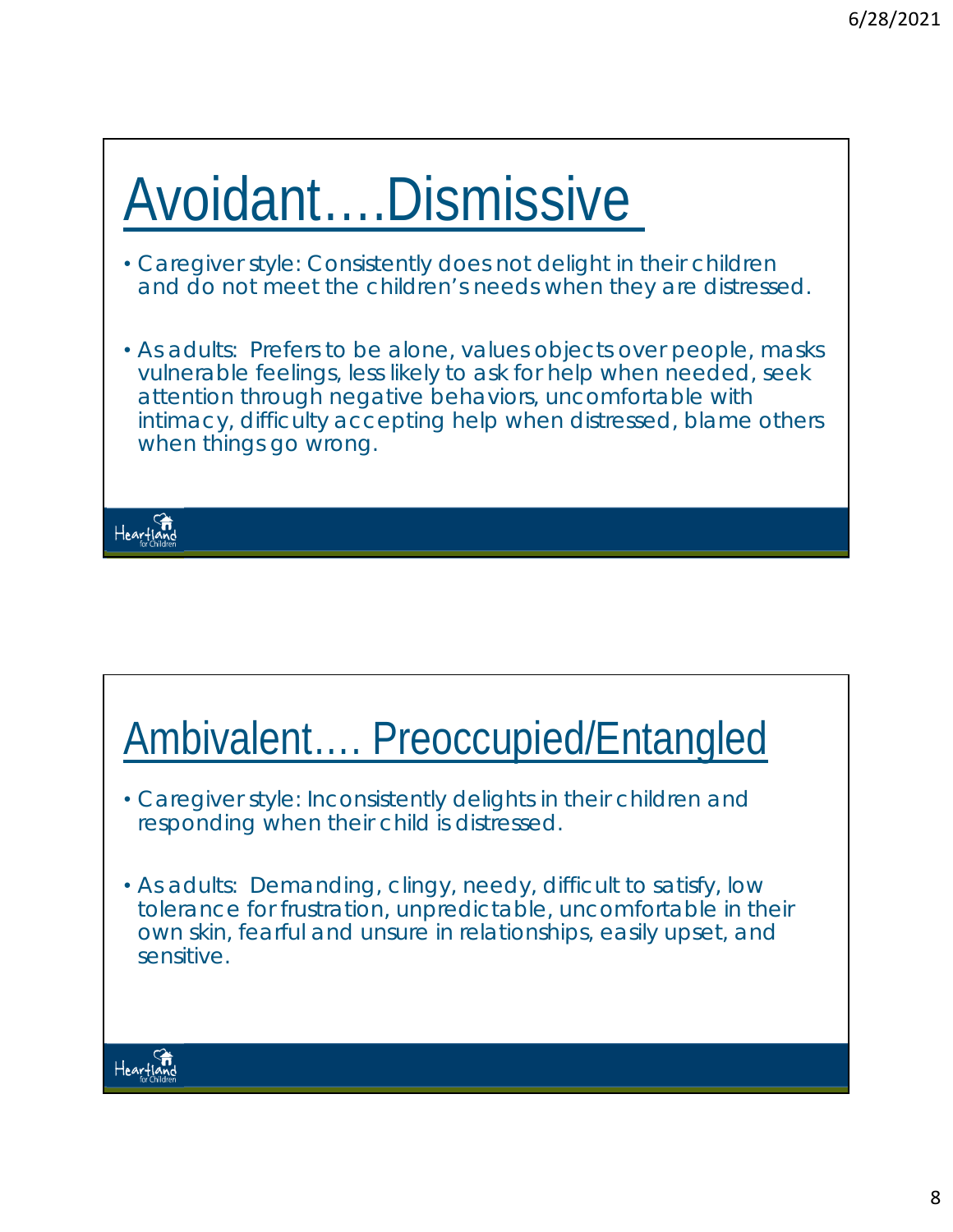#### Disorganized… Unresolved

- Caregiver style: They consistently respond to their children in a what that is fearful to their child
- As adults: Chaotic, unpredictable, escalates quickly to fear, aggressive, violent outbursts, withdrawn, unresponsive, confusion when responding to others, less likely to accept comfort from others.



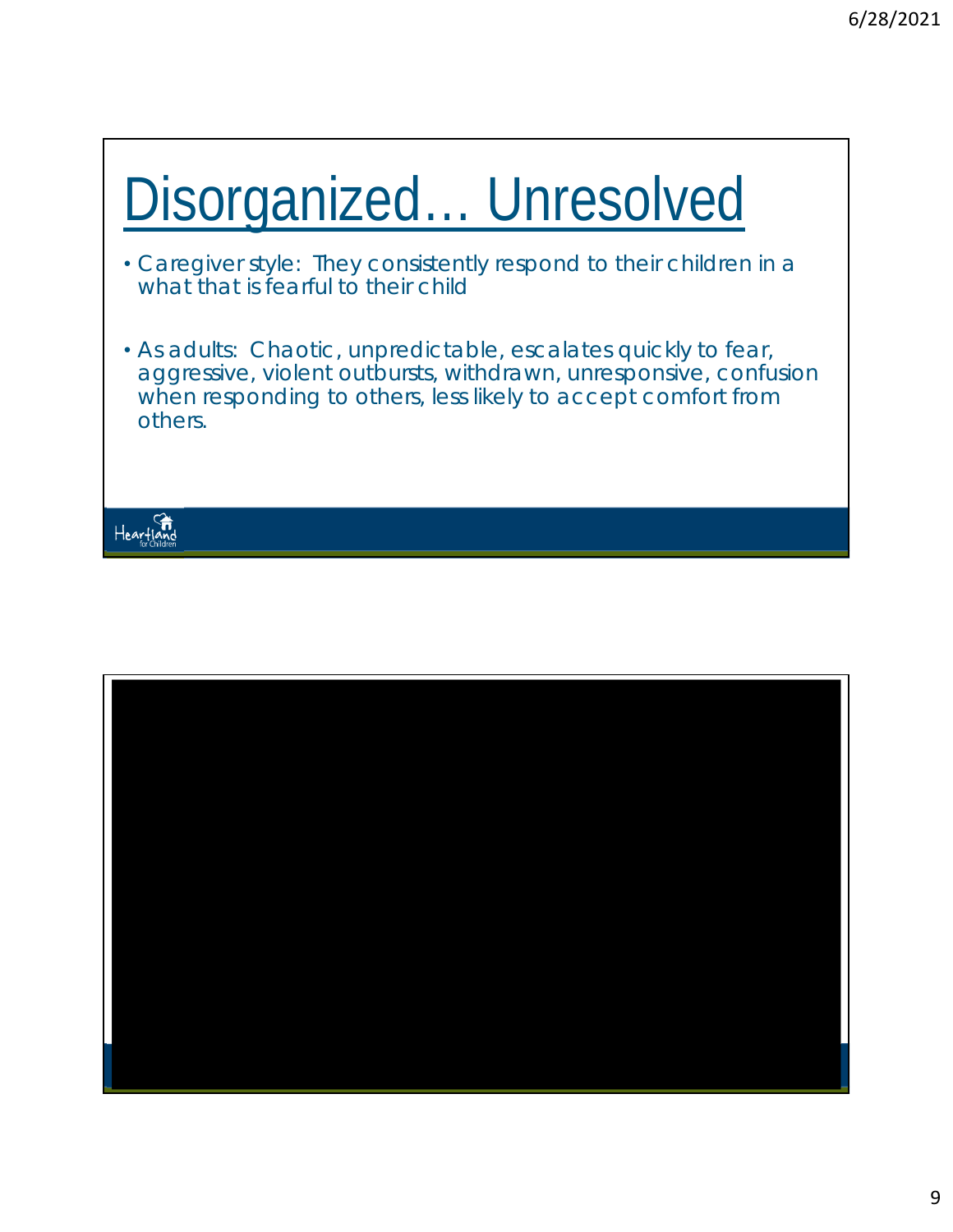## **Mindfulness**

• Best thing you can do as a parent is to make sense of your own life first and be aware of your own attachment style and how it affects you, as well as your parenting!

#### • **HOMEWORK!**

- *Identify at least 3 things that dysregulate, trigger you, or cause you stress*
- *Identify at least 3 ways in which you typically respond when dysregulated/triggered/stressed*
- *Identify at least 3 ways that you can self-regulate in times of dysregulation*
- With this mindfulness of identifying this about yourself, do you feel it may create *change in the way you typically respond to dysregulation/stress/triggers? Please describe.*

Heartland

## Change is Hard!

• We need to have compassion for ourselves, be open and honest with ourselves, and ask for help when needed.